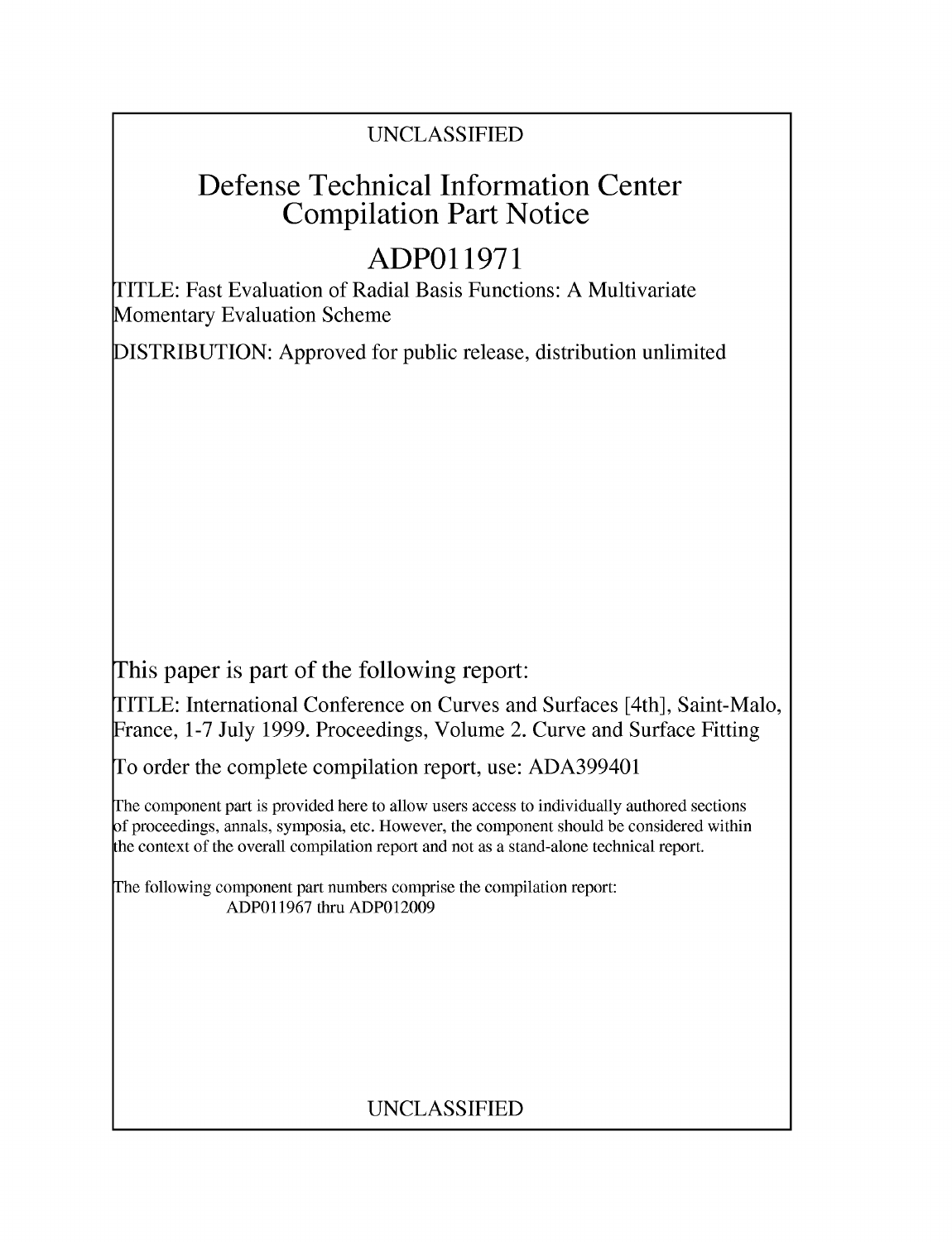## Fast Evaluation of Radial Basis Functions: A Multivariate Momentary Evaluation Scheme

R. K. Beatson and E. Chacko

Abstract. This paper presents a scheme for fast evaluation of splines, or "radial" basis functions, of the form  $s(\cdot) = p(\cdot) + \sum_{i=1}^{N} \lambda_i \Phi(\cdot - z_i)$ .<br>Here p is a low degree polynomial and  $\Phi : \mathbb{R}^n \to \mathbb{R}$  is a function that need not be radial. This multivariate momentary evaluation scheme is a generalization of the fast multipole method in which calculations with far field expansions are replaced by calculations involving moments of the data. The primary advantage of this new algorithm is that it is highly adaptive to changes in *\$).*

#### §1. Introduction

This paper presents a scheme for fast evaluation of splines, or "radial" basis functions, of the form

$$
s(\cdot) = p(\cdot) + \sum_{i=1}^{N} \lambda_i \Phi(\cdot - z_i). \tag{1}
$$

Here p is a low degree polynomial, and  $\Phi : \mathbb{R}^n \to \mathbb{R}$  is a function that need not be radial. This multivariate momentary evaluation scheme is a generalization of the fast multipole method in which calculations with far field expansions are replaced by calculations involving moments of the data. The primary advantage of this new algorithm is that it is highly adaptive to changes in **D.** More precisely, changing to a new basic function  $\Phi$  only requires coding a one or two line function for the (slow) evaluation of  $\Phi$ . In contrast, adapting a conventional fast multipole code to a different  $\Phi$  requires considerable analysis of appropriate expansions and transformation theorems, followed by writing a very specific code. The current algorithm reduces the incremental cost of a single extra evaluation from  $\mathcal{O}(N)$  to  $\mathcal{O}(1)$  operations, and the cost of a matrix-vector product (that is, evaluation at all centres) from  $\mathcal{O}(N^2)$  to

Curve and Surface Fitting: Saint-Malo 1999 37

Albert Cohen, Christophe Rabut, and Larry L. Schumaker (eds.), pp. 37-46.

Copyright **0** 2000 by Vanderbilt University Press, Nashville, TN.

ISBN 0-8265-1357-3.

All rights of reproduction in any form reserved.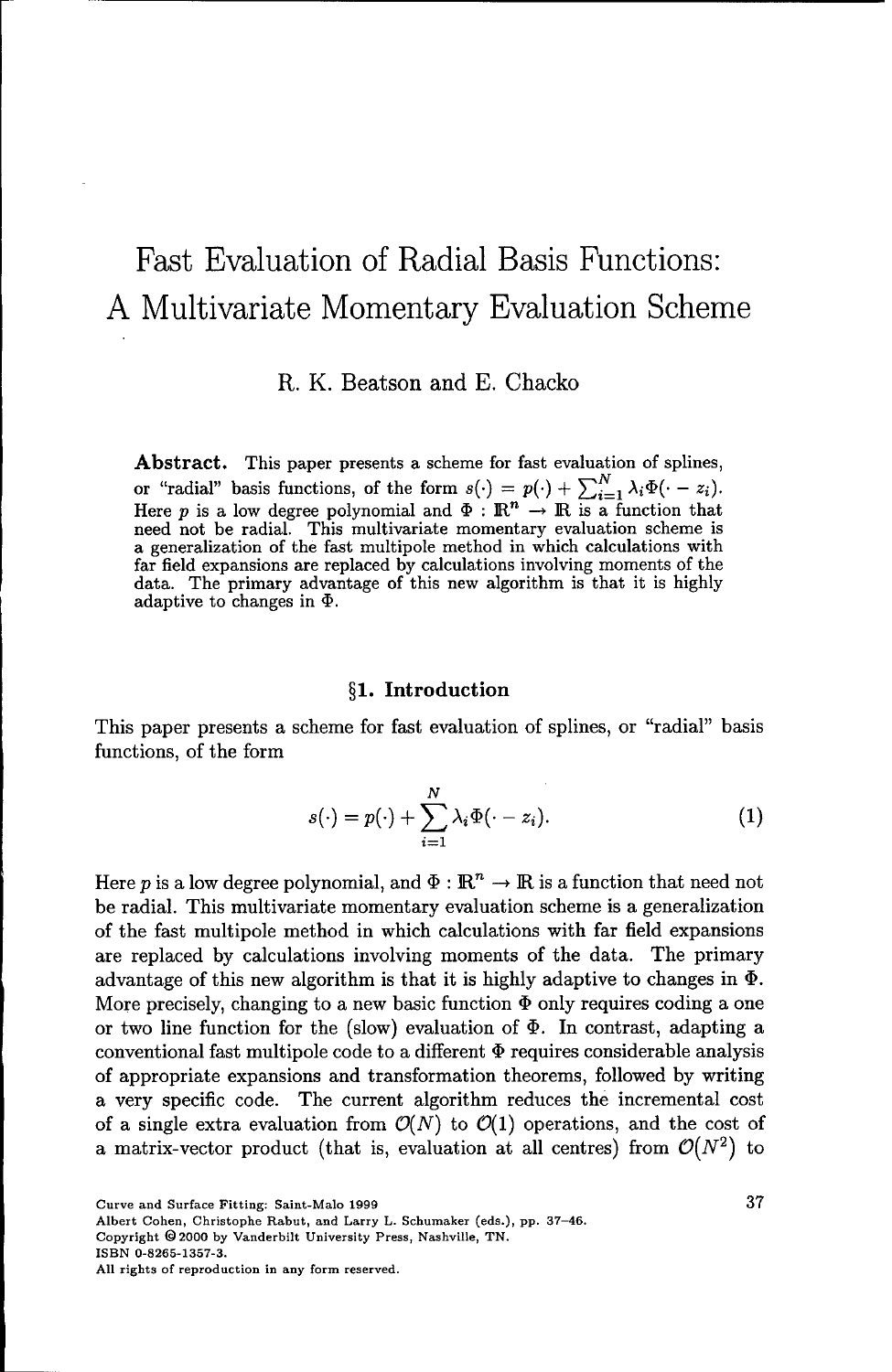$\mathcal{O}(N \log N)$  operations. The algorithm can be viewed as a spline fitter in that the approximation it produces is a piecewise polynomial supplemented by appropriate direct evaluations. The method described is a multivariate generalisation of the method of [4].

In outline the setup phase of method is as follows. Firstly, space is divided in a hierarchical manner. For example, in a 2-D setting an initial square could be divided into a quadtree. Then centres are associated with the panels they lie in. Next, proceeding up the tree level by level, the moments of the coefficients (the  $\lambda_i$ 's) about panel centres are calculated. Next working down the tree for each level, a number of approximations to  $\Phi$  are formed. Then for each panel within a level, polynomial approximations to that part of *s* due to far away centres are formed by combining moments and the approximations to  $\Phi$ . The evaluation phase first identifies the childless panel to which the evaluation point belongs. Then it approximates the far field by evaluating the polynomial associated with that panel, and adds to that approximation the directly calculated near field part of  $s(x)$ . For reasons of space, we will not detail suitable methods for subdividing space, or the process of evaluation. These matters are well understood in the context of the fast multipole method, see for example [2].

The paper is organized as follows. The necessary mathematics for forming polynomial approximations to s from moments and approximations to  $\Phi$ , and for translating moments is given in Secton 3 below. Section 4 contains symmetry results that can substantially reduce the amount of work required to form approximations to  $\Phi$  at each level. Section 5 contains numerical results obtained with a preliminary implementation of the method.

#### §2. Notation

We will need the following notation. A multi-index  $\alpha = (\alpha_1, \ldots, \alpha_n)$  is an *n*-tuple of nonegative integers. If x is an element of  $\mathbb{R}^n$ , we will write its components as  $x_1, x_2, \ldots, x_n$ . We will also need sequences of points in  $\mathbb{R}^n$ . In an effort to make the meaning of all subscripted symbols transparent, we will write all such sequences of vectors as  $\{z_m\}$ , and z will never be used unsubscripted to denote a single point in  $\mathbb{R}^n$ .

If a and b are elements of  $\mathbb{R}^n$ , then we will say a is less than or equal to b, and write  $a \leq b$ , if  $a_i \leq b_i$  for all  $1 \leq i \leq n$ . We also define for  $x \in \mathbb{R}^n$  and  $\alpha, \beta$ multi-indices  $|\alpha| = \alpha_1 + \alpha_2 + \cdots + \alpha_n$ ,  $\alpha! = \alpha_1! \alpha_2! \cdots \alpha_n!$ ,  $x^{\alpha} = x_1^{\alpha_1} x_2^{\alpha_2} \cdots x_n^{\alpha_n}$ , and for  $0 \le \beta \le \alpha$  take  $\begin{pmatrix} \alpha \\ \beta \end{pmatrix} = \frac{\alpha!}{(\alpha-\beta)!\beta!}$ . The (multivariate) Binomial Theorem then assumes the form

$$
(x+t)^{\alpha} = \sum_{0 \leq \beta \leq \alpha} {\alpha \choose \beta} x^{\alpha-\beta} t^{\beta},
$$

for all multi-indices  $0 \leq \alpha \in \mathbb{Z}^n$  and points  $x, t \in \mathbb{R}^n$ . We further define the normalized monomial

$$
V_{\alpha}(x) = x^{\alpha}/\alpha!, \qquad (2)
$$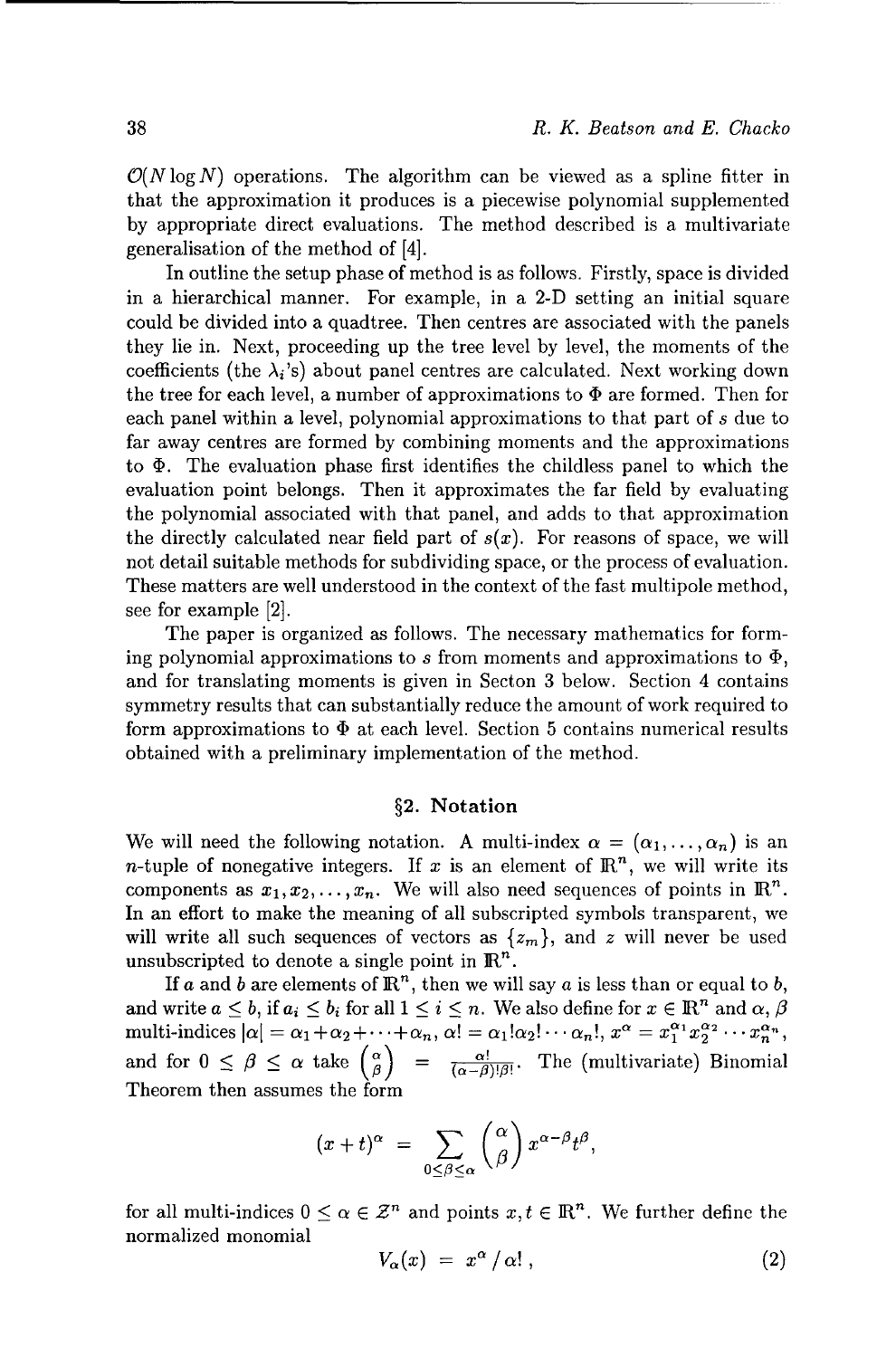and the  $\alpha$ -th normalized moment about t of the data  $\{(z_m, \kappa_m)\}_{m=1}^M$ 

$$
\sigma_{t,\alpha} = \sum_{m=1}^{M} \kappa_m V_{\alpha}(t-z_m). \tag{3}
$$

Also define [a, b] to be the n dimensional box  $\{x \in \mathbb{R}^n : a \leq x \leq b\}$ , and e to be the *n*-vector  $[1,1,\ldots,1]^T$ .

#### §3. Moment Expansions

Lemma 1 below shows that we can form a polynomial approximation  $s_1$  to a spline *s* of the form (1) by combining moments of the weights  $\lambda$  with the coefficients of a polynomial approximation  $q$  to  $\Phi$  on a "double width" panel.

**Lemma 1.** Approximation via moments - correlations. Let  $c, d \in \mathbb{R}^n$  with *c, d > 0.* Let  $t \in \mathbb{R}^n$  with  $|t_i| > c_i + d_i$  for  $1 \leq i \leq n$ . Let  $\epsilon > 0$  and  $\Phi$  be a *function in*  $C[t - (c + d), t + (c + d)].$  Let

$$
q(x) = \sum_{\{\alpha: 0 \leq \alpha \leq k\epsilon\}} a_{\alpha} V_{\alpha}(x-t)
$$

be a *polynomial of coordinate degree k such* that

$$
\|\Phi-q\|_{L^{\infty}[t-(c+d),t+(c+d)]}\leq\epsilon.
$$

*Given centres*  $z_1, z_2, \ldots z_M$  with  $z_m \in [-d, d] \subset \mathbb{R}^n$  for  $1 \leq m \leq M$ , and *weights*  $\kappa_1, \kappa_2, \ldots, \kappa_m \in \mathbb{R}$ , let the corresponding "radial" basis function

$$
s(x) = \sum_{m=1}^{M} \kappa_m \Phi(x - z_m), \qquad (4)
$$

be *approximated by*

$$
s_1(x) = \sum_{m=1}^{M} \kappa_m q(x - z_m) \,. \tag{5}
$$

*Then*

$$
||s - s_1||_{L^{\infty}[t - c, t + c]} \leq \epsilon ||\kappa||_1 . \qquad (6)
$$

*Moreover,*

$$
s_1(x) = \sum_{\{\beta: 0 \leq \beta \leq ke\}} b_{\beta} V_{\beta}(x - t), \tag{7}
$$

*where*

$$
b_{\beta} = \sum_{\{\alpha:\beta \leq \alpha \leq ke\}} a_{\alpha} \sigma_{0,\alpha-\beta}.
$$
 (8)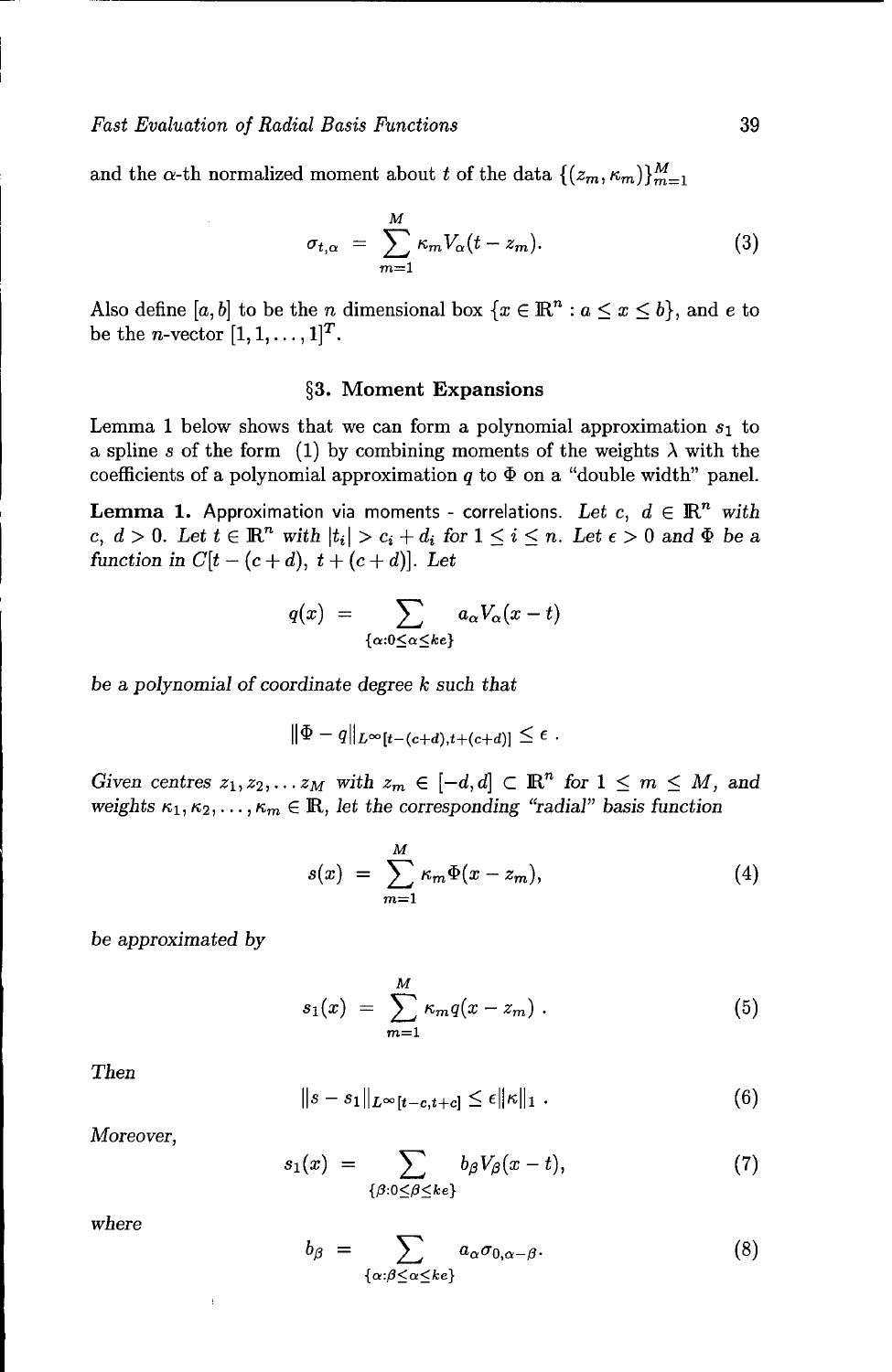**Remark:** Often in our applications of this lemma,  $\Phi$  will be truly radial, i.e. of the form  $\Phi(\cdot) = \phi(||\cdot||_2)$ , for some function  $\phi$  of one variable.

**Proof:** If  $-c \leq x - t \leq c$ , then for  $1 \leq m \leq M$  we have

$$
-(c+d)\leq (x-z_m)-t\leq c+d.
$$

This shows all but the expression for *S,* in terms of the moments of the data. To see the latter, write

$$
s_1(x) = \sum_{m=1}^{M} \kappa_m q(x - z_m)
$$
  
\n
$$
= \sum_{m=1}^{M} \kappa_m \sum_{0 \le \alpha \le ke} a_{\alpha} V_{\alpha} (x - z_m - t)
$$
  
\n
$$
= \sum_{m=1}^{M} \kappa_m \left\{ \sum_{0 \le \alpha \le ke} \frac{a_{\alpha}}{\alpha!} ((x - t) - z_m)^{\alpha} \right\}
$$
  
\n
$$
= \sum_{m=1}^{M} \kappa_m \left\{ \sum_{0 \le \alpha \le ke} \frac{a_{\alpha}}{\alpha!} \sum_{0 \le \beta \le \alpha} {\alpha \choose \beta} (x - t)^{\beta} (-z_m)^{\alpha - \beta} \right\}
$$
  
\n
$$
= \sum_{m=1}^{M} \kappa_m \left\{ \sum_{0 \le \alpha \le ke} a_{\alpha} \sum_{0 \le \beta \le \alpha} \frac{(x - t)^{\beta} (-z_m)^{\alpha - \beta}}{\beta!} \right\}
$$
  
\n
$$
= \sum_{0 \le \alpha \le ke} a_{\alpha} \left\{ \sum_{0 \le \beta \le \alpha} V_{\beta} (x - t) \sigma_{0, \alpha - \beta} \right\}
$$
  
\n
$$
= \sum_{0 \le \beta \le ke} \left\{ \sum_{\beta \le \alpha \le ke} a_{\alpha} \sigma_{0, \alpha - \beta} \right\} V_{\beta} (x - t).
$$

An efficient way to form the approximation  $s<sub>1</sub>$  is to use real FFTs to compute the correlation of equation (8). Nominally, such a process involves three FFTs per correlation. However, things may be arranged so that the transforms of moments of panels, and those of the required approximations to  $\Phi$ , are computed once and used many times. Also sequences of coefficients can be summed in the transform domain rather than the function domain. This lowers the average number of FFTs per correlation dramatically. Thus, in 2 dimensions the work per correlation is reduced to approximately  $\mathcal{O}(k^2)$  +  $bk^2 \log k$  operations, where b is small.

A proof similar to that of Lemma 1 shows the following total degree version of the approximation via moments lemma.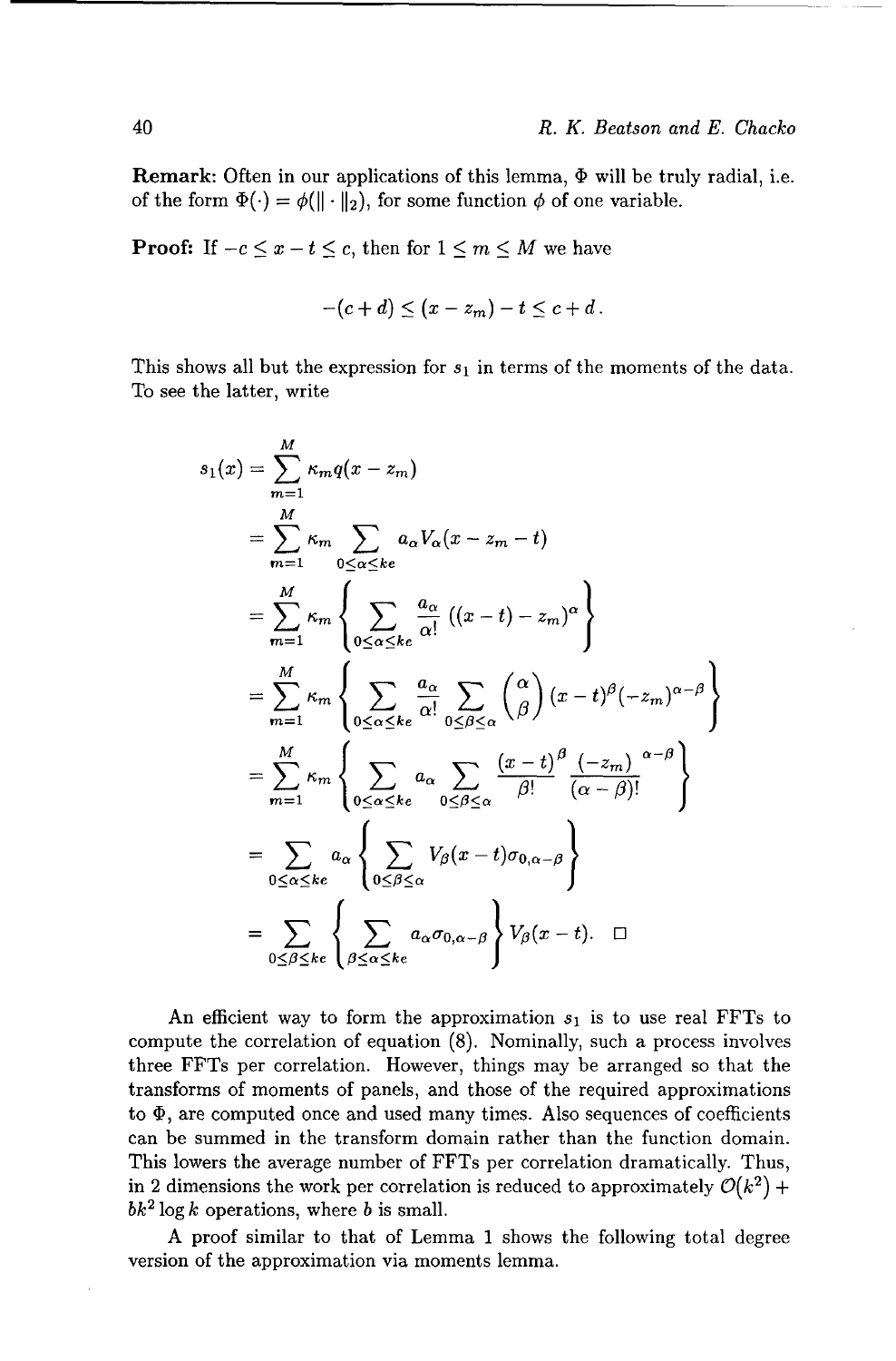*Fast Evaluation of Radial Basis* Functions 41

**Lemma 2.** Let  $c, d \in \mathbb{R}^n$  with  $c, d > 0$ . Let  $t \in \mathbb{R}^n$  with  $|t_i| > c_i + b_i$ ,  $1 \leq$  $i \leq n$ . Let  $\epsilon > 0$  and  $\Phi$  be a function in  $C[t-(c+d), t+(c+d)]$ . Let

$$
q(x) = \sum_{\{\alpha: 0 \leq \alpha \text{ and } |\alpha| \leq k\}} a_{\alpha} V_{\alpha}(x - t),
$$

be a *polynomial of total degree k such* that

$$
\|\Phi-q\|_{L^\infty[t-(c+d),t+(c+d)]}\leq \epsilon
$$

*Given centres*  $z_1, z_2, \ldots, z_M$  with  $z_m \in [-d, d]$  for  $1 \leq m \leq M$  and weights  $\kappa_1, \kappa_2, \ldots, \kappa_M \in \mathbb{R}$ , let the corresponding "radial" basis function

$$
s(x) = \sum_{m=1}^{M} \kappa_m \Phi(x - z_m),
$$

be approximated *by*

$$
s_1(x) = \sum_{m=1}^M \kappa_m q(x-z_m) .
$$

*Then*

$$
||s-s_1||_{L^{\infty}[t-c,t+c]} \leq \epsilon ||\kappa||_1.
$$

*Moreover,*

$$
s_1(x) = \sum_{\{\beta: 0 \leq \beta, \ |\beta| \leq k\}} b_{\beta} V_{\beta}(x-t),
$$

*where*

$$
b_{\beta} = \sum_{\{\alpha:\beta\leq \alpha, |\alpha|\leq k\}} a_{\alpha} \sigma_{0,\alpha-\beta} .
$$

The next lemma shows that shifted moments can be expressed as a convolution of moments about a given point. This result will be used in generating the moments corresponding to a larger panel of centres indirectly from the moments corresponding to subpanels. The indirect process will be more efficient than direct formation when the number of centres is large because the operation count for the indirect shift depends on the order of the moments, not on the number of centres.

Lemma 3. Indirect shifting of moments - convolutions. Let *zj,..., ZM be given* points in  $\mathbb{R}^n$  and  $\kappa_1, \ldots, \kappa_M$  be corresponding weights. Let  $\sigma_{v,\alpha}$  be the  $\alpha$ -th normalized moment of the data defined in equation (3). Then for all  $v, u \in \mathbb{R}^n$ *and multi-integers a*

$$
\sigma_{v,\alpha} = \sum_{0 \leq \beta \leq \alpha} V_{\beta}(v-u)\sigma_{u,\alpha-\beta} . \qquad (9)
$$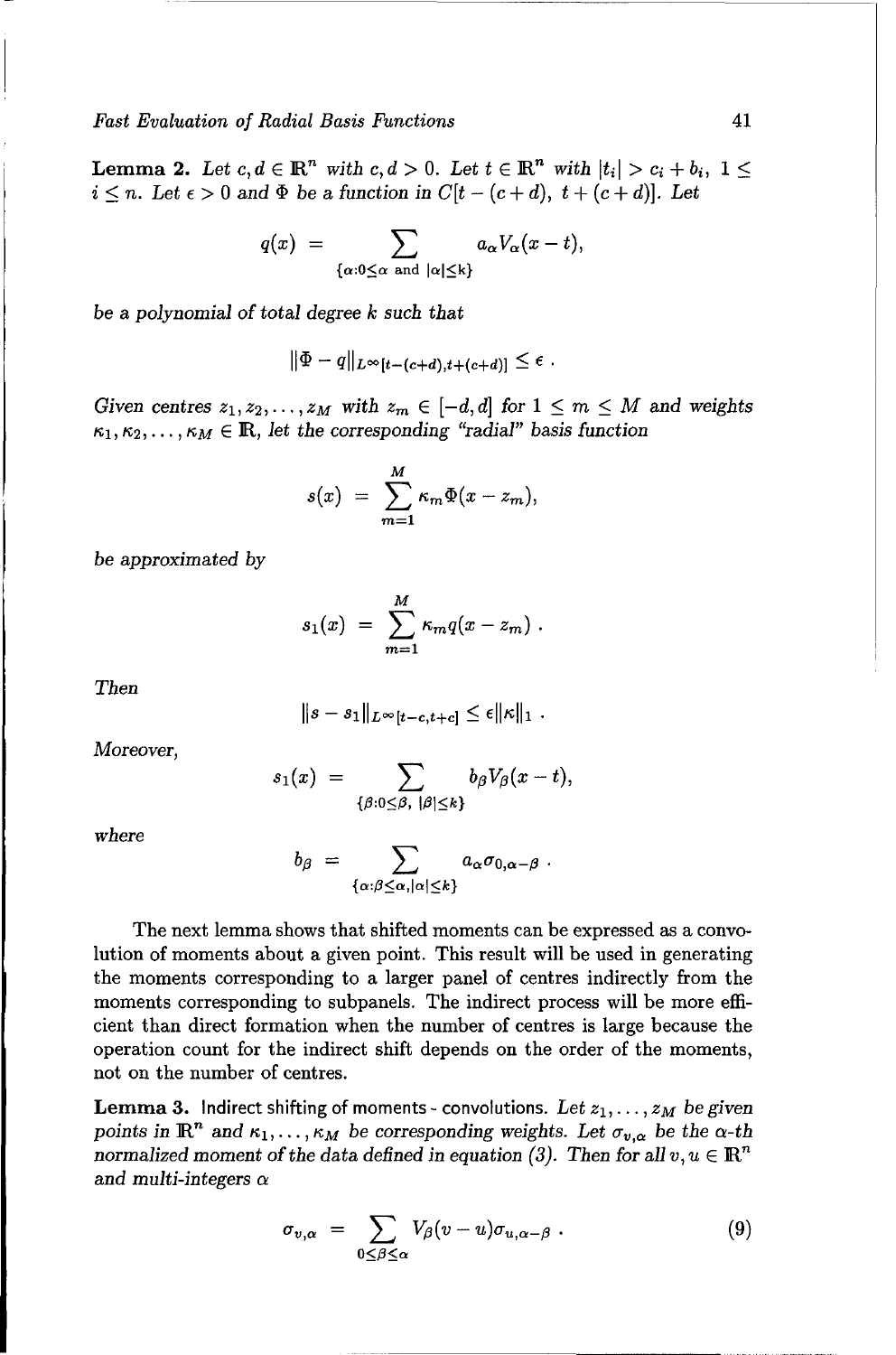Proof:

$$
\sigma_{v,\alpha} = \frac{1}{\alpha!} \sum_{m=1}^{M} \kappa_m (v - z_m) = \frac{1}{\alpha!} \sum_{m=1}^{M} \kappa_m (v - u + u - z_m)^{\alpha}
$$

$$
= \frac{1}{\alpha!} \sum_{m=1}^{M} \kappa_m \sum_{0 \le \beta \le \alpha} {\alpha \choose \beta} (v - u)^{\beta} (u - z_m)^{\alpha - \beta}
$$

$$
= \sum_{m=1}^{M} \kappa_m \sum_{0 \le \beta \le \alpha} V_{\beta} (v - u) V_{\alpha - \beta} (u - z_m)
$$

$$
= \sum_{0 \le \beta \le \alpha} V_{\beta} (v - u) \sigma_{u,\alpha - \beta}. \quad \Box
$$

In using Lemma 3 to translate moments we can reduce the operation count by using either FFT convolution or a tensor product approach.

We discuss firstly the tensor product approach. The tensor product approach may be viewed as making a shift from  $u$  to  $v$  not in a single step, but as a series of shifts in the coordinate directions. For simplicity we will discuss only the 2-dimensional case.

Consider the formula (9). If  $v - u = (x, 0)$ , then we see immediately that  $V_{\beta}(v-u)$  is nonzero only when the second component of  $\beta$ ,  $\beta_2$ , is zero. Thus for  $v$  having the same second component as  $u$ ,

$$
\sigma_{v,\alpha} = \sum_{0 \leq \beta_1 \leq \alpha_1} V_{\beta_1}(v_1 - u_1) \sigma_{u,\alpha - (\beta_1,0)} \ . \tag{10}
$$

Considering  $\sigma_{u,\gamma}$  as an array indexed by  $\gamma$  and the calculation of moments of degree not exceeding k, equation (10) above implies that each row of  $\sigma_{v,\alpha}$  may be calculated in  $\mathcal{O}(k^2)$  flops. Thus if v and u have the same second component all moments of degree not exceeding k can be shifted in  $\mathcal{O}(k^3)$  flops. Similar remarks apply to  $\{\sigma_{w,\alpha}\}\$  and  $\{\sigma_{v,\alpha}\}\$  when w and v differ only in their second components. Thus, in the 2-dimensional case this tensor product strategy reduces the flop count for a single shift of all moments of degree not exceeding k from  $\mathcal{O}(k^4)$  to  $\mathcal{O}(k^3)$ .

An alternative is to use FFT convolution to compute the transformation of the moment shifting lemma, Lemma 3. The corresponding operation count is  $\mathcal{O}(k^2 \log k)$  in the 2-dimensional case.

#### §4. Symmetry and Approximations to  $\Phi$

In this section we will show how symmetry considerations can greatly reduce the number of approximations to  $\Phi$  that need to be computed. In the 2dimensional situation, with a quad tree subdivision of space, and without clumping, there are 40 different geometries of source and target for each level. The method requires approximations to  $\Phi$  on all the corresponding double rectangles. However, for most choices of  $\Phi$  the number of approximations that need to be computed from scratch is reduced to 7 by the symmetry relations of Lemma 4 below. Related symmetry considerations for the fast multipole method are discussed in Wang and LeSar [7].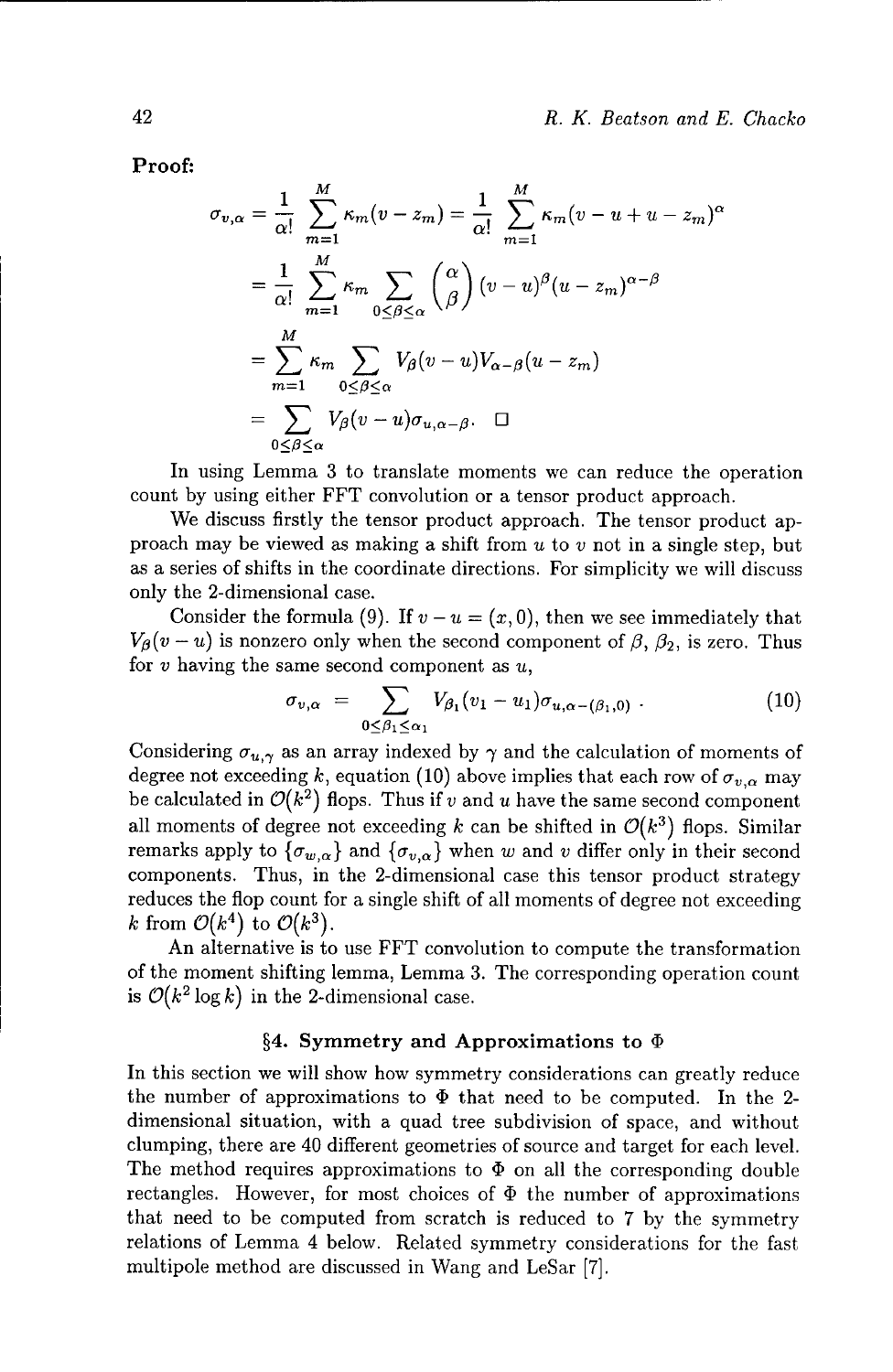*Fast Evaluation of Radial Basis Functions* 43

**Lemma 4.** Symmetries and approximations of "radial" functions. Let  $\mathcal{J}_1, \ldots,$  $\mathcal{J}_n$ , be subsets of **R** and  $1 \leq p \leq \infty$ , and let  $\Phi$  and *q* be functions in  $L^p(\mathcal{J}_1 \times \cdots \times \mathcal{J}_n).$ 

• Suppose  $\Phi$  is an even function of the *k*-th component of x,  $x_k$ . Define a *function* **4** *by*

$$
\tilde{q}(x_1,\ldots,x_k,\ldots,x_n)=q(x_1,\ldots,-x_k,\ldots,x_n),\qquad\qquad(11)
$$

*for all*  $(x_1, \ldots, x_n) \in \mathcal{J}_1 \times \ldots \times \mathcal{J}_k \times \ldots \times \mathcal{J}_n$ . *Then* 

$$
\|\Phi - \tilde{q}\|_{L^p(\mathcal{J}_1 \times \cdots \times -\mathcal{J}_k \times \cdots \times \mathcal{J}_n)} = \|\Phi - q\|_{L^p(\mathcal{J}_1 \times \cdots \times \mathcal{J}_k \times \cdots \times \mathcal{J}_n)}.\tag{12}
$$

• Suppose  $\Phi(y)$  is unchanged by permutation of the components  $y_1, \ldots, y_n$ , *of y.* Let  $\pi$  be any permutation of the integers  $\{1, 2, ..., n\}$ , let  $\pi^{-1}$  be *its inverse, and* define **4** *by*

$$
\tilde{q}(y_1,\ldots,y_n)=q(y_{\pi^{-1}(1)},\ldots,y_{\pi^{-1}(n)}),\qquad(13)
$$

*for all*  $y \in \mathcal{J}_{\pi(1)} \times \cdots \times \mathcal{J}_{\pi(n)}$ *. Then* 

$$
\|\Phi - \tilde{q}\|_{L^p(\mathcal{J}_{\pi(1)}\times\cdots\times\mathcal{J}_{\pi(n)})} = \|\Phi - q\|_{L^p(\mathcal{J}_1\times\cdots\times\mathcal{J}_n)}.\tag{14}
$$

**Proof.** Let  $\Phi$ , q and  $\tilde{q}$  be as in the statement of the first part of the lemma. Let  $x = (x_1, \dots, x_k, \dots, x_n)$  be a point in  $\mathcal{J}_1 \times \dots \times \mathcal{J}_k \times \dots \times \mathcal{J}_n$ . Using the evenness of  $\Phi$  in the k-th component of x,

$$
|\Phi(x_1,...,x_k,...,x_n) - \tilde{q}(x_1,...,x_k,...,x_n)|
$$
  
=  $|\Phi(x_1,...,-x_k,...,x_n) - q(x_1,...,-x_k,...,x_n)|$   
=  $|\Phi(x_1,...,u,...,x_n) - q(x_1,...,u,...,x_n)|$ ,

where  $(x_1,\dots,x_n)$  is a point in  $\mathcal{J}_1 \times \cdots \times \mathcal{J}_n$ . The first part of the lemma follows by using this equality in the appropriate  $p<sup>th</sup>$  power integrals and essential supremum.

We turn now to the second part of the lemma. Let  $\Phi$ , q, and  $\tilde{q}$  be as in the statement of that part of the lemma. Let  $y = (y_1, \ldots, y_n)$  be a point in  $\mathcal{J}_{\pi(1)} \times \cdots \times \mathcal{J}_{\pi(n)}$ . Using that  $\Phi(y)$  is unchanged by permutations of the components of y, and defining  $x = (x_1, ..., x_n) = (y_{\pi^{-1}(1)}, ..., y_{\pi^{-1}(n)}),$ 

$$
|\Phi(y_1,\ldots,y_n)-\tilde{q}(y_1,\ldots,y_n)|=|\Phi(y_1,\ldots,y_n)-q(y_{\pi^{-1}(1)},\ldots,y_{\pi^{-1}(n)})|=[\Phi(x_1,\ldots,x_n)-q(x_1,\ldots,x_n)],
$$

where  $(x_1, \ldots, x_n)$  is a point in  $\mathcal{J}_1 \times \cdots \times \mathcal{J}_n$ . The result follows by using this equality in the appropriate  $p^{\text{th}}$  power integrals and essential supremum.  $\Box$ 

**Remark:** Suppose  $\Phi(\cdot) = \phi(||\cdot||_p)$  for some function of one variable  $\phi$  and some *p*-norm for  $\mathbb{R}^n$ ,  $1 \leq p \leq \infty$ . Then  $\Phi$  is even in all the components of x,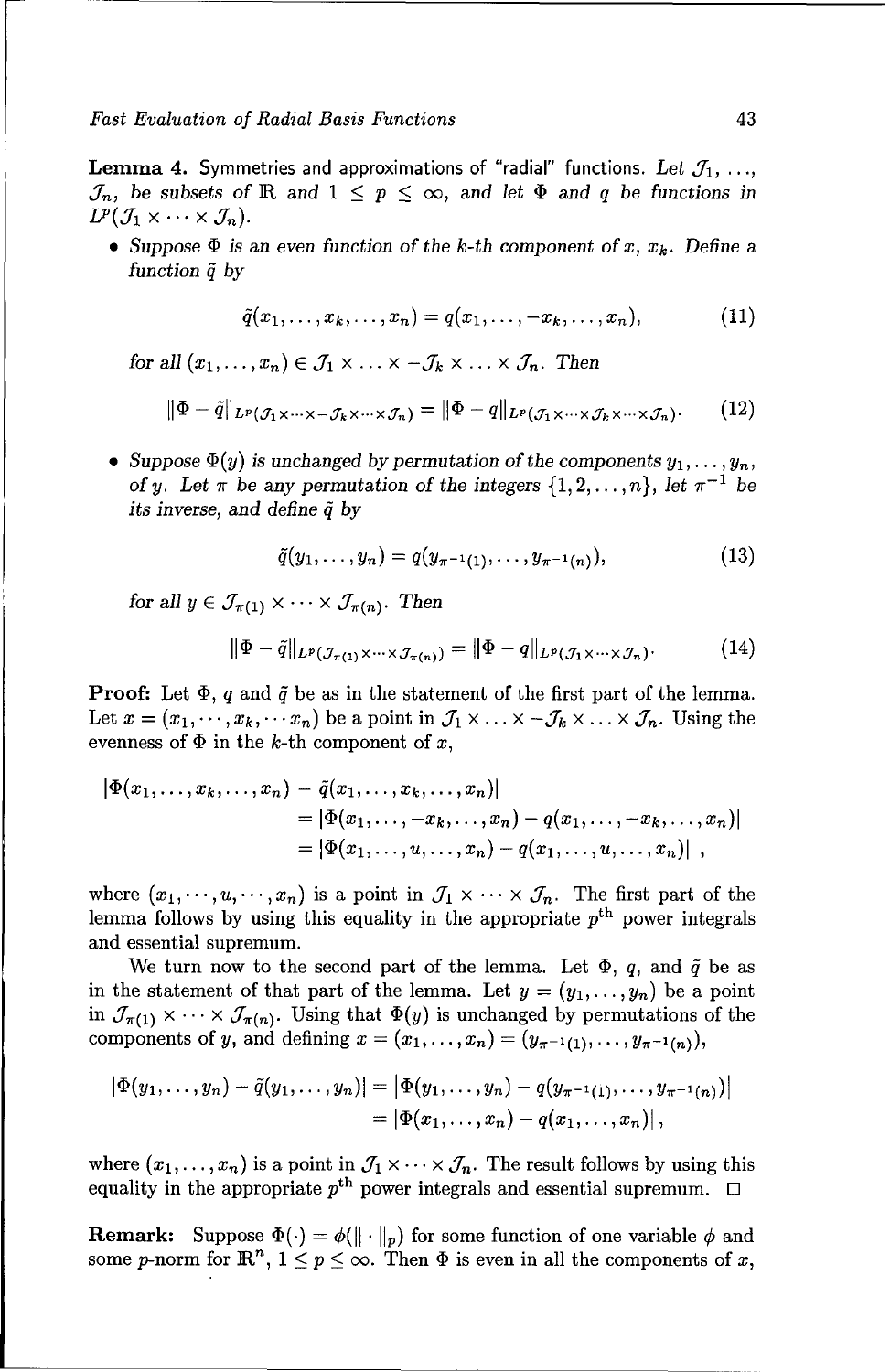| 33<br>(0y)  | 34<br>(1y)  | 35<br>(2y) | 36<br>(3y) | 37<br>(7y)  | 38<br>(8y)  | 39<br>(9y)  |
|-------------|-------------|------------|------------|-------------|-------------|-------------|
| 26<br>(10y) | 27<br>(4y)  | 28<br>(5y) | 29<br>(6y) | 30<br>(11y) | 31<br>(12y) | 32<br>(13y) |
| 22<br>(14y) | 23<br>(15y) |            |            |             | 24<br>(16y) | 25<br>(17y) |
| 18<br>(3t)  | 19<br>(6t)  |            |            |             | 20<br>(19x) | 21<br>(18x) |
| 14<br>(2t)  | 15<br>(5t)  |            |            |             | 16<br>(15x) | 17<br>(14x) |
| 10<br>(11)  | 4           | 5          | 6          | 11<br>(5x)  | 12<br>(4x)  | 13<br>(10x) |
| 0           |             | 2          | 3          | 7<br>(2x)   | 8<br>(1x)   | 9<br>(0x)   |
|             |             |            |            |             |             |             |

Fig. 1. Symmetry in the 2D setting.

and is also unchanged by permutations of the components of  $x$ . Hence, this lemma applies to all such generalized radial functions and allows us to use symmetry to obtain approximations to  $\Phi$  on new regions from those on old.

Figure 1 shows the geometry of source panels to target panels in  $\mathbb{R}^2$ when we use a quad tree subdivision of  $\mathbb{R}^2$  without clumping. The solid black square is the target, or evaluation panel, and the possible source panels are numbered 0 through 39. Actually, the sources in the left-most column and bottom-most row would not be used for the illustrated position of the evaluation panel within its parent. However, they would be used for different positions of the target. If the source is  $[-d, d]$  and the target is  $[t-c, t+c]$ , then Lemma 1 requires an approximation  $q$  to  $\Phi$  on the "double width" rectangle  $[t-(c+d), t+(c+d)]$ . If  $\Phi$  has all the symmetries of Lemma 4, then at each level only the seven approximations corresponding to source panels  $0, \ldots, 6$ need be calculated directly. The 33 other approximations are easily obtained by symmetry. The relevant symmetries to use on a previously calculated approximation are indicated in parentheses in panels 7 to 39. For example, the notation  $(2x)$  in source panel 7 indicates that the approximation for source panel 7 is obtained from that for source panel 2 by symmetry in  $x$ . In the function domain this corresponds to negating the coefficients of odd powers of x. In the Fourier domain it corresponds to a block rearrangement of columns or rows, depending on which correspond to x. Similarly, the notation  $(1t)$ in source panel 10 indicates that the approximation for source panel 10 can be obtained from that for source panel 1 by symmetry in  $x$  and  $y$ . This corresponds to a transpose operation on the coefficients in both the function and Fourier domains.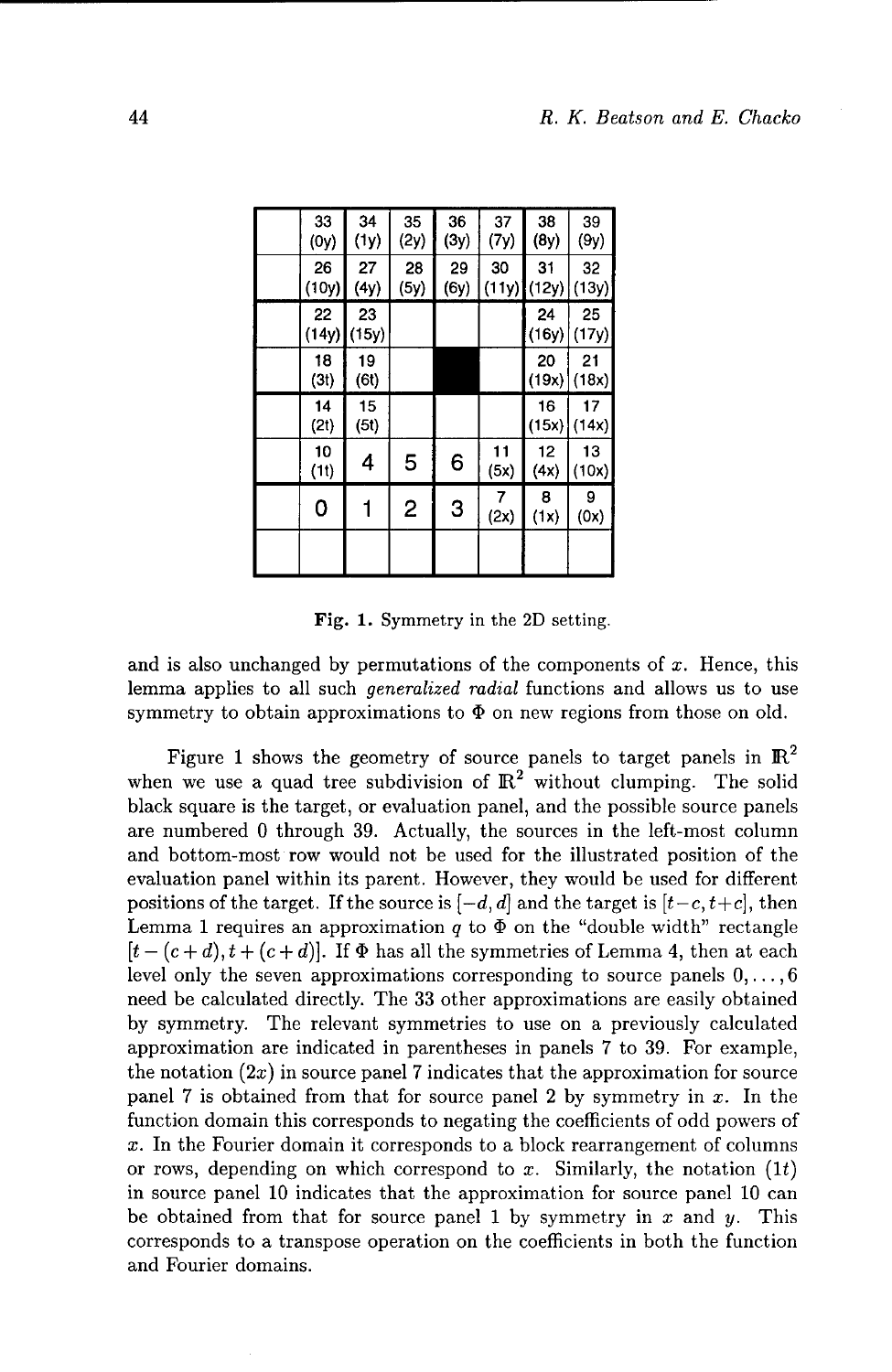#### §5. Numerical Results

Some numerical results from a primitive implementation of the algorithm are given in Tables 1-4. In this implementation the core tensor product polynomial approximations  $q$  to  $\Phi$ , employed as in Lemma 1, are formed by interpolation at shifted and scaled Chebyshev nodes followed by economisation. The moments, and the coefficients of the approximations to  $\Phi$ , typically have a wide dynamic range when the polynomial degree is 15 or more. Consequently, some extra device is needed in order to make the algorithm stable, especially when the FFT is used. In the current code the method used is a scaling of moments and polynomial coefficients analogous to that suggested by Greengard and Rokhlin [6] for the 2-D fast multipole method. The device may be viewed as scaling every panel at every level to be  $[-2, 2]^2$ .

In the calculations reported, the centres are approximately uniformly distributed on  $[0,1]^2$ . If the number of centres is N, then in Table 1 the number of evaluation points is the smallest perfect square bigger than N, and in Table 2 the number of evaluation points is the smallest perfect square bigger than 10N. In both cases  $\Phi([x, y]) = \sqrt{c^2 + x^2 + y^2}$ , where  $c = 1/\sqrt{N}$ , and all the coefficients  $\kappa_m$  of the spline (4) are 1. The piecewise tensor product bivariate polynomials used are of coordinate degree 7.

| # of    | Ord. Alg.   FFT Alg.   Direct   Ratio |      |        |       | Abs.                    | Rel.  |
|---------|---------------------------------------|------|--------|-------|-------------------------|-------|
| centres | time                                  | time | time   |       | error                   | error |
| 4000    | 0.41                                  | 0.27 | 3.57   |       | 13.16 3.99E-04 1.30E-07 |       |
| 8000    | 0.84                                  | 0.58 | 14.90  |       | 25.51 2.42E-03 3.95E-07 |       |
| 16000   | 1.78                                  | 1.23 | 59.98  |       | 48.82 1.71E-03 1.40E-07 |       |
| 32000   | 3.64                                  | 2.65 | 237.47 | 89.75 | $ 9.30E-03 $ 3.79E-07   |       |

Tab. **1.** Moment based method versus direct evaluation.

Tab. 2. Moment based method versus direct evaluation.

| # of            | Ord. Alg. FFT Alg. Direct Ratio |      |                |                   | Abs.                                  | Rel.  |
|-----------------|---------------------------------|------|----------------|-------------------|---------------------------------------|-------|
| $\vert$ centres | time                            | time | time           |                   | error                                 | error |
| 4000            | 1.37                            | 0.97 |                | $35.14 \pm 36.28$ | $ 5.49E-04 1.79E-07$                  |       |
| 8000            | 2.88                            | 2.00 | 148.98   74.49 |                   | 4.39E-03 7.16E-07                     |       |
| 16000           | 5.87                            | 4.17 |                |                   | 593.40   142.23   2.07E-03   1.69E-07 |       |
| 32000           | 12.51                           |      |                |                   | 8.98 2356.92 262.33 1.82E-02 7.43E-07 |       |

The timings in the tables are in seconds on an Intel pentium based machine. Timings are given for direct evaluation and for the algorithm both with and without the speed benefits of FFT convolutions and correlations. Tables 3 and 4 repeat the runs with polynomials of coordinate degree 15.